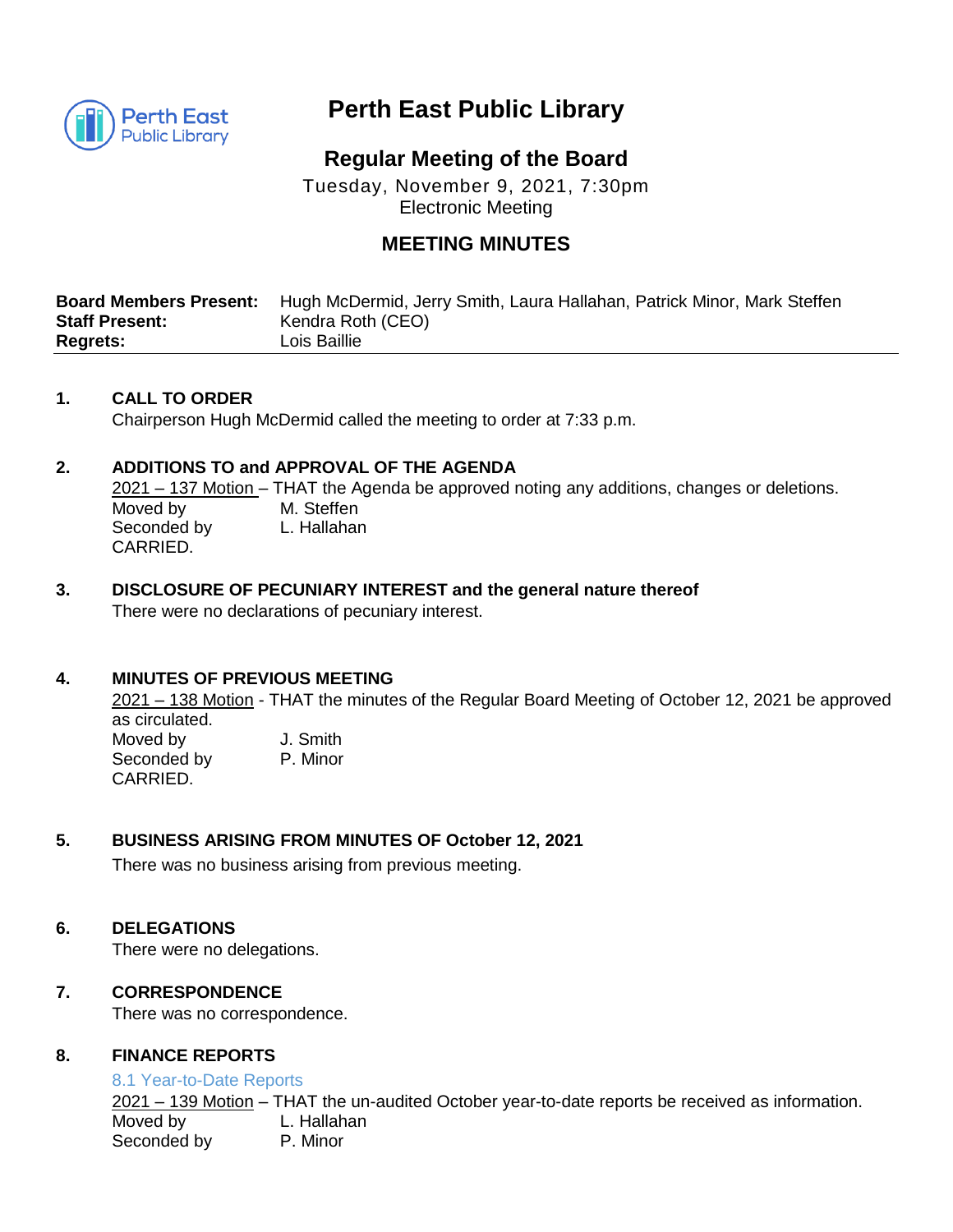## CARRIED.

#### 8.2 Accounts Payable

2021 – 140 Motion – THAT the October informal listing of Accounts Payable be received as information. Moved by L. Hallahan Seconded by P. Minor CARRIED.

## **9. CEO'S REPORT**

#### 9.1 CEO's Report

2021-141 Motion – THAT the CEO's report be received as information. Moved by M. Steffen Seconded by P. Minor CARRIED.

## **10. COMMITTEE REPORTS**

10.1 Finance Committee – verbal report from K.Roth, L. Hallahan and P. Minor: 2022 Budget process is underway, draft budget to be presented to the Board at the December Board meeting.

10.2 Personnel Committee

10.3 Strategic Planning Committee

10.4 PCIN Board— meeting on Nov. 10, 2021

10.5 SOLS Trustee Council 3

10.6 Council Report **--** verbal report from H. McDermid and J. Smith: Development Charges By-Law approved.

2021-142 Motion – THAT the verbal reports provided by members of the PEPL Board Committees to PEPL Board be received for information purposes.

Moved by M. Steffen Seconded by L. Hallahan CARRIED.

### **11. BOARD EDUCATION**

"Creating Value by Linking to Municipal Priorities" – PowerPoint presentation

#### **12 CLOSED SESSION**

There was no Closed Session.

#### **13. BUSINESS ARISING FROM CLOSED SESSION**

No Business arising from closed session.

#### **14. NEW BUSINESS**

14.1 Fines Free Model

2021-143 Motion – THAT the PEPL Board receive the report entitled "Fines Free Model" dated November 9, 2021 prepared by the CEO for information;